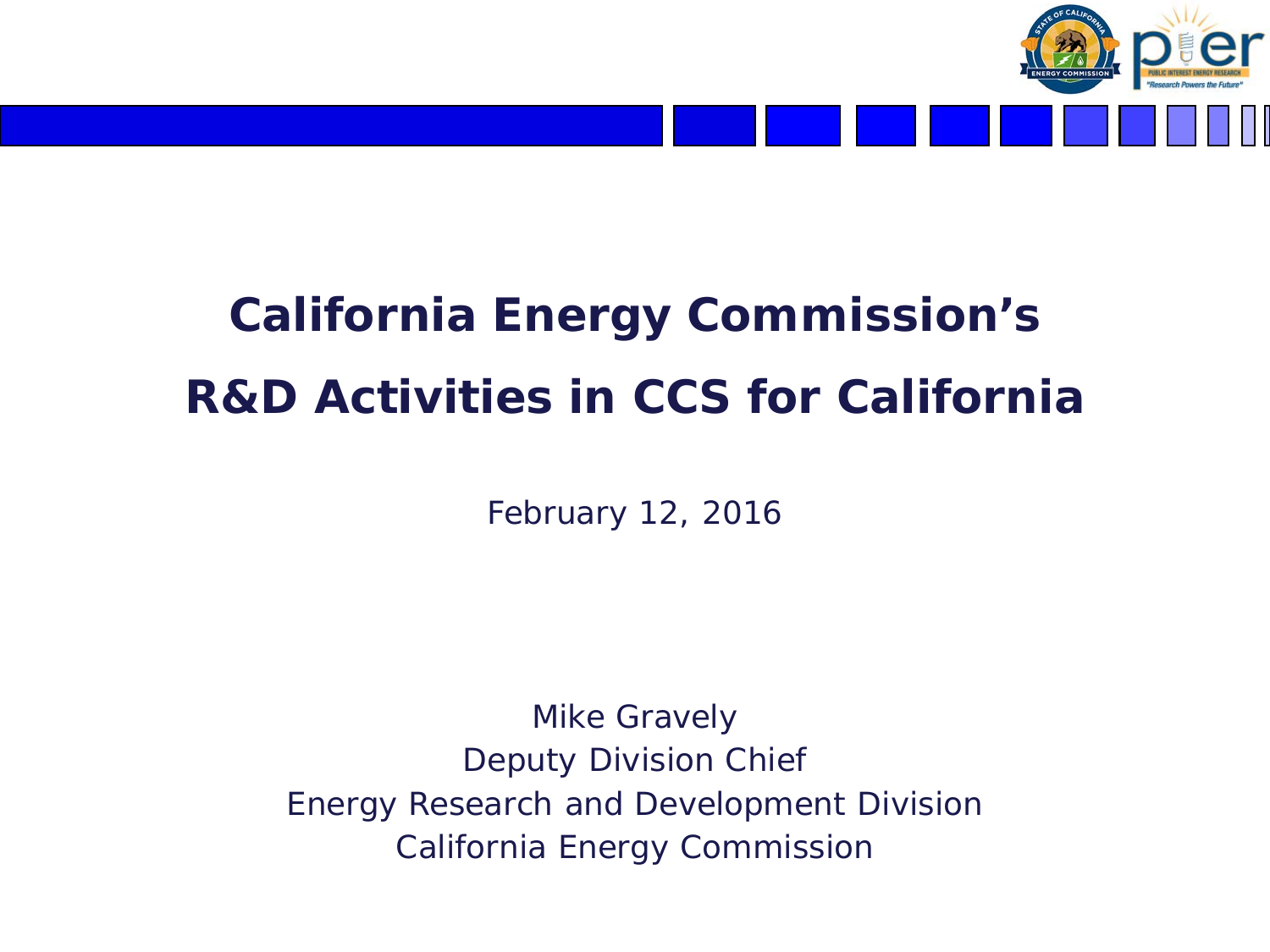# **PIER CCS R&D and Techno-Economic Summaries of Key Activities**



- California Carbon Capture and Storage Review Panel (2010), including Technical Advisory Team
- WESTCARB West Coast Regional Carbon Sequestration Partnership (2003−2015); collaborative R&D with DOE NETL, state agencies, national labs/universities, EPRI, industry, and others
- PIER projects on potential for induced seismicity, groundwater impacts, etc., from  $CO<sub>2</sub>$  injection (some ongoing)
- *Geologic Carbon Sequestration Strategies for California: Report to the Legislature* (2008) and *Assessment of the Barriers and Value of Applying CO2 Sequestration in California* (2015)
- Staff workshop on CCS for natural gas power plants (2015)
- CEC Siting Division-siting activities with HECA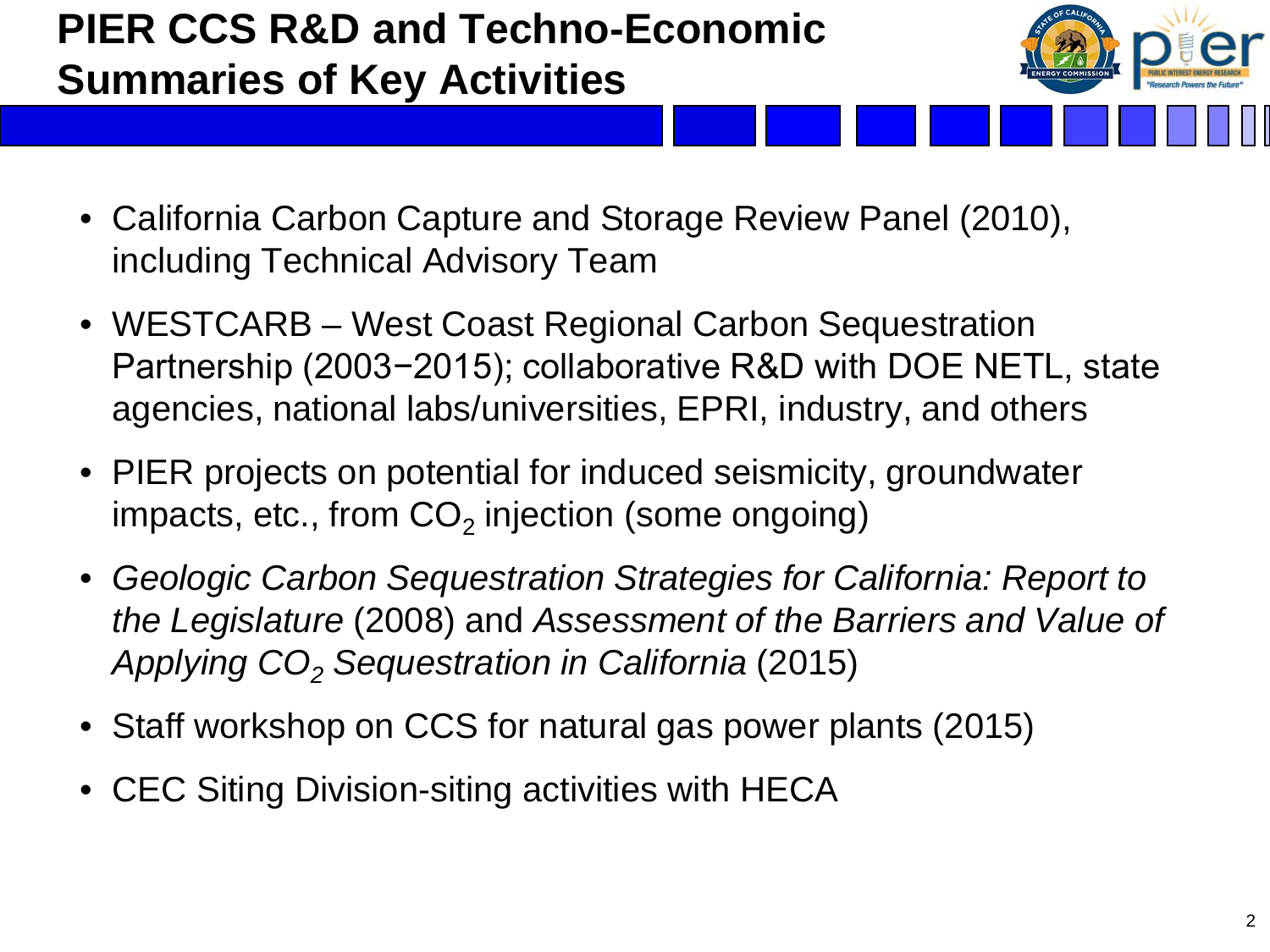# **California Agencies Convene Expert Panel to Examine CCS Policy**





- California Carbon Capture and Storage Review Panel was created in 2010 by the Energy Commission, CPUC, and ARB, with involvement of DOGGR, Dept. of Water Resources, and others
- Panelists included experts from academia, NGO, utilities, industry associations, law firms, and a former state legislator. Chaired by Carl Bauer, former Director of DOE's National Energy Technology Laboratory
- Five public meetings held; Energy Commission team developed topical white papers for panelists
- Panel developed recommendations to guide CCS policy formulation and regulatory role coordination in California
- http://www.climatechange.ca.gov/carbon\_capture\_review\_panel/index.html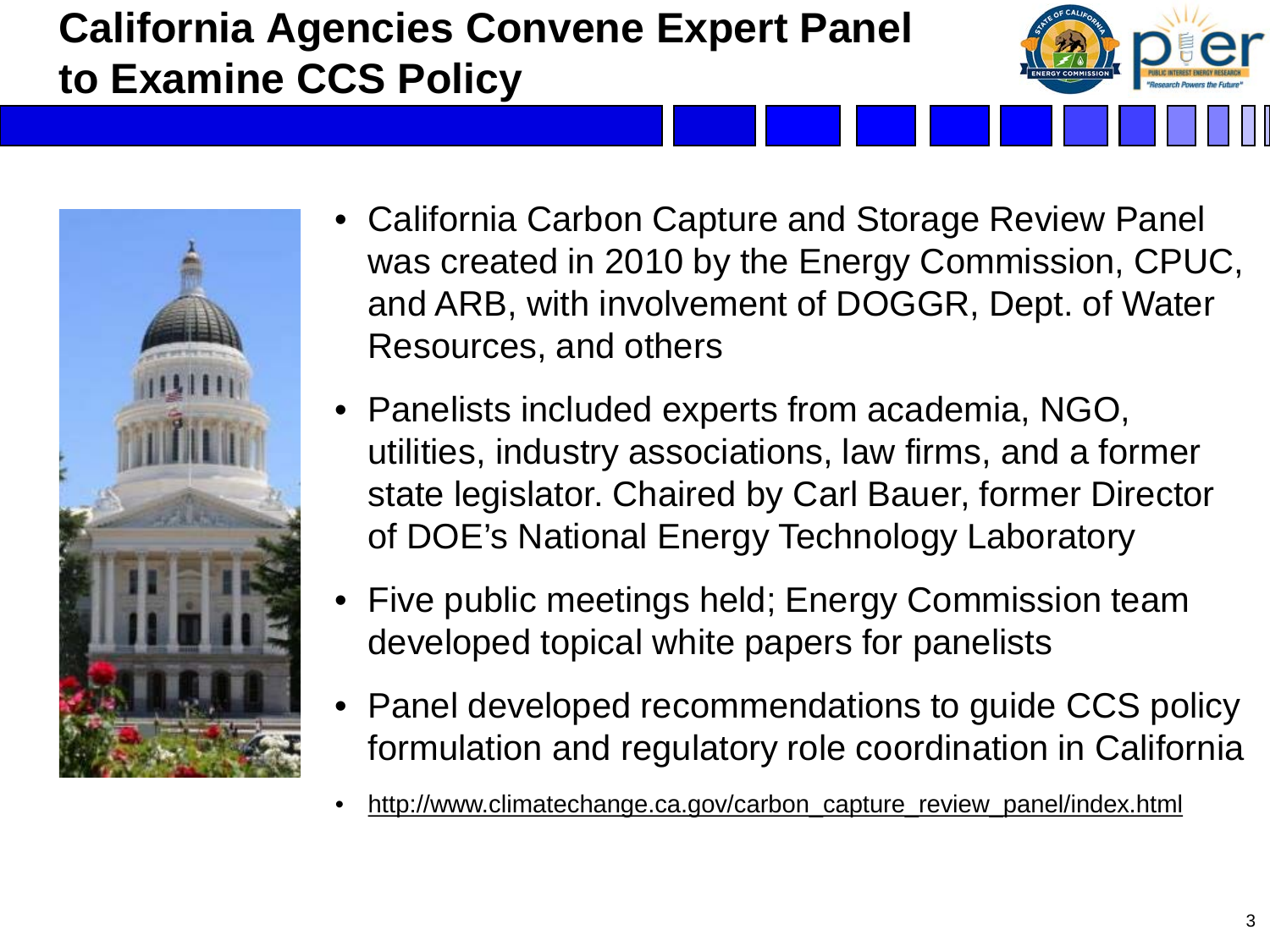# **Key Recommendations of CCS Review Panel**



- Determine and coordinate permitting and regulatory authority for CCS projects including CEQA lead, site operations, and  $CO<sub>2</sub>$  pipelines
- Establish GHG "accounting protocols" for sequestered  $CO<sub>2</sub>$  to facilitate inclusion in AB 32 compliance programs
- Develop performance standards for the design and operation of CCS sites for environmental, health, and safety protection
- Clarify ownership and use of subsurface pore space for  $CO<sub>2</sub>$  storage
- Assign financial responsibility for long-term stewardship of  $CO<sub>2</sub>$ storage sites
- Establish cost allocation mechanisms and/or incentives to support early CCS projects
- Develop public education materials and programs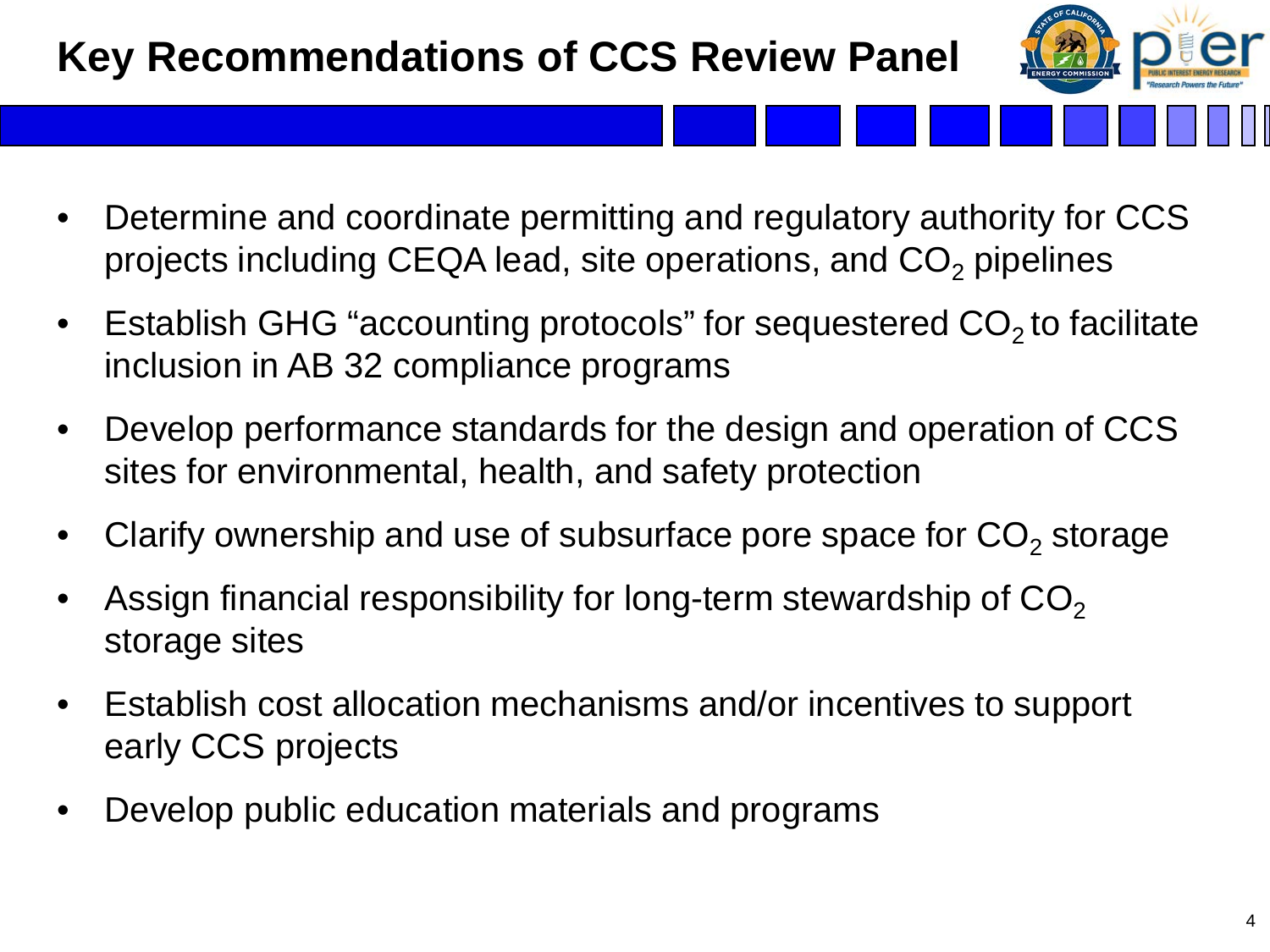# **West Coast Regional Carbon Sequestration Partnership (WESTCARB)**

- Collaborative R&D team with >100 partners, led by Energy Commission
- One of 7 DOE "regional partnerships," each charged with conducting regionally focused research and public outreach
- Basic questions answered for geologic and terrestrial carbon storage:
	- Is there ample, affordable, widely distributed storage capacity for the types of emission sources in the region?
	- Will storage be secure given the region's seismicity (geologic storage) and history of wildfires (terrestrial storage)?
	- Does geologic storage pose any risk to hydrocarbon or groundwater resources?
	- California applications are promising
- Pilot-scale field tests validate technology



**WESTCARB territory includes AK, AZ, BC, CA, HI, NV, OR, and WA**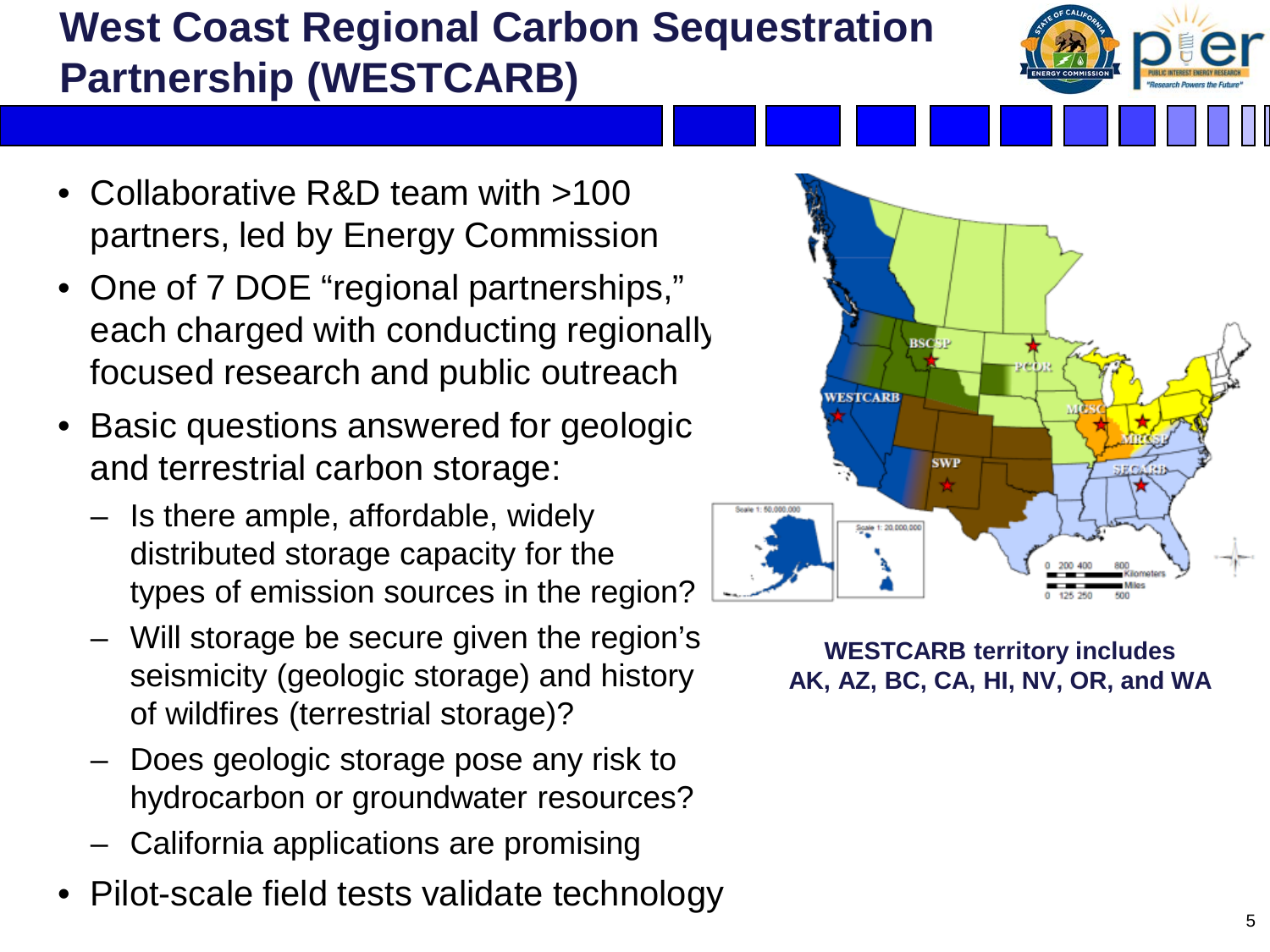# **California's Geologic CO<sub>2</sub> Storage Capacity Is Very Large**

- On-shore sedimentary basins conducive to storage represent capacity for roughly 1000 years of current point source  $CO<sub>2</sub>$  emissions
- Central Valley's Sacramento and San Joaquin Basins have the largest capacity
- Opportunities for  $CO<sub>2</sub>$  storage also exist in the state's oil and natural gas fields – many have potential for  $CO<sub>2</sub>$ -enhanced oil recovery
- Off-shore basins identified and partially characterized



**30–460 Gt onshore saline formation capacity 3.3–5.7 Gt natural gas reservoir capacity 1.4–3.7 Gt oil reservoir capacity**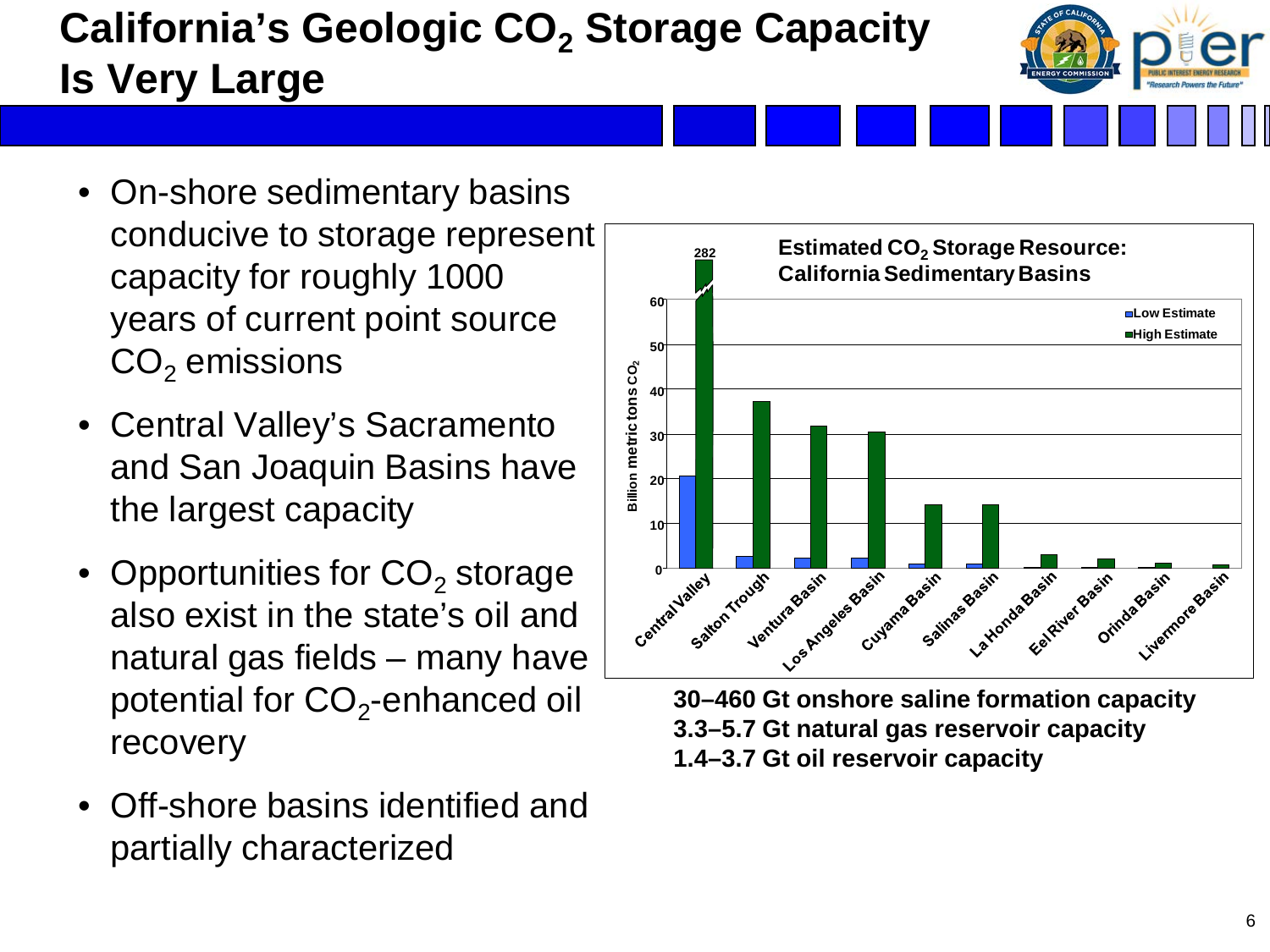## **WESTCARB Drilled Wells to Validate Formation Permeability at Promising Sites (CA and AZ)**

- Site screening and selection
- Project planning; industry host engagement
- Subsurface modeling and injection simulation
- Risk assessment
- Monitoring plan
- **Permitting**
- Community outreach
- Safety plan and training
- Field measurements, laboratory analysis of core samples
- Site closure and restoration





**Rock core collected at Citizen Green well (above) sent to LBNL scientists**  for laboratory analysis of CO<sub>2</sub> **behavior in pore spaces (below)**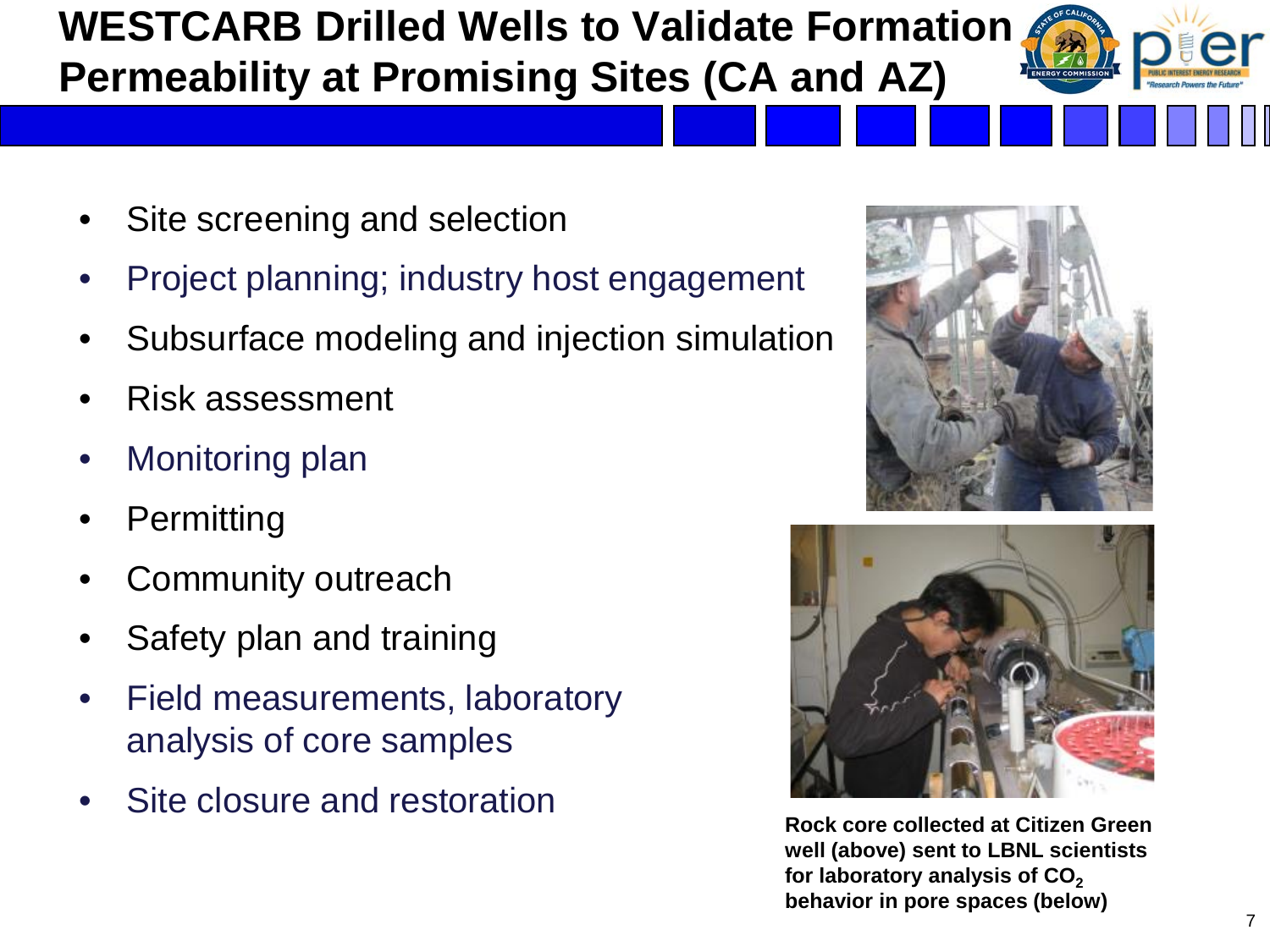## **WESTCARB Criteria for Site Selection**

- Well-defined stratigraphy or geologic structure to confine  $CO<sub>2</sub>$  to target strata
- No impact on low-salinity (<10,000 mg/L TDS) aquifers
- Location unlikely to cause public nuisance (noise, traffic, dust, etc.)
- Proximity to large  $CO<sub>2</sub>$  point sources (future commercial potential)
- Available hydrogeologic, well log, seismic, and rock/fluid properties to inform site suitability and initial modeling
- Major faults understood for evaluating potential leakage pathways
- Depth of storage greater than  $\frac{1}{2}$  mile to keep CO<sub>2</sub> in dense (low buoyancy) phase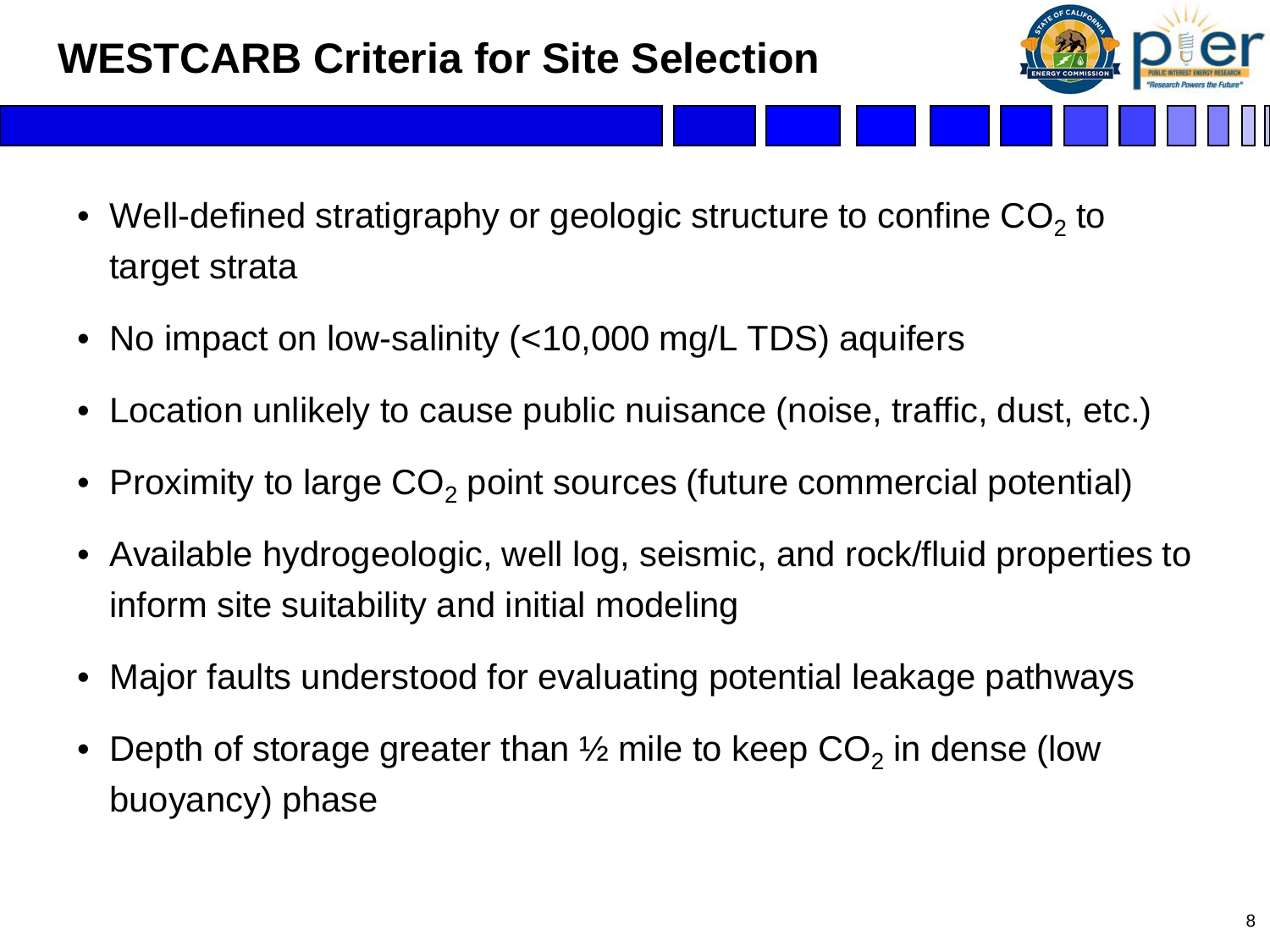### **Characterization Well Results for the Sacramento Basin**





**Citizen Green well on King Island near Lodi**

- Location in northern California's natural gas producing region allowed use of experienced local drillers, mudloggers, etc.
- Reuse of pad and surface casing from an inactive natural gas well saved money and simplified CEQA
- Deviated well drilled to 7000 foot depth
- Core samples and logging data showed unconsolidated sands with high permeability in primary target formation, as well as good sealing properties in the shales
- Laboratory analyses of core samples at LBNL indicated good  $CO<sub>2</sub>$  injectability  $99$

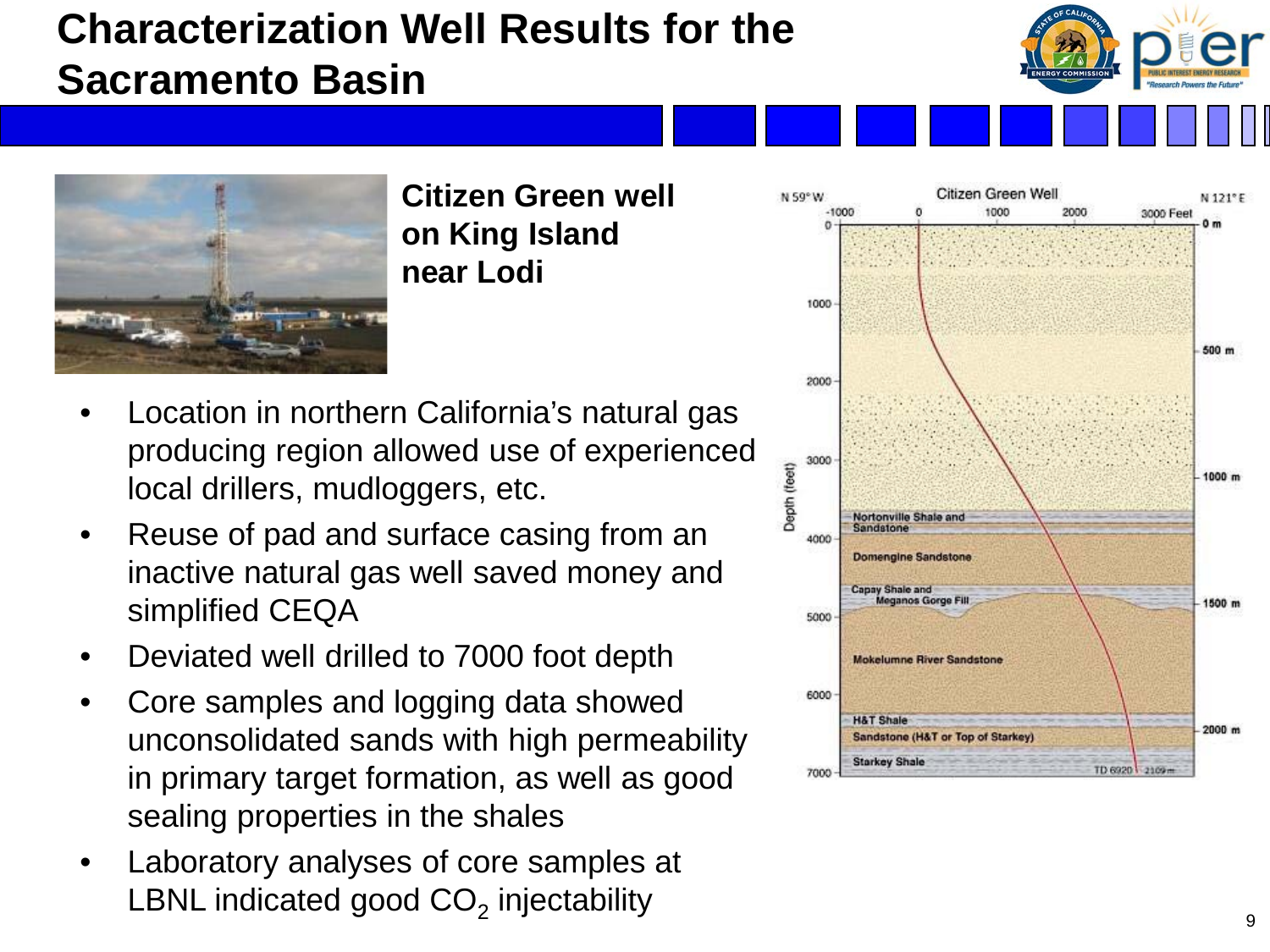## **Modeling and Simulation Results for the San Joaquin Basin**



**Kimberlina Power Plant north of Bakersfield**

- Site of Clean Energy Systems' 5 MW oxycombustion power plant with inherent  $CO<sub>2</sub>$ separation; on-site injection well planned but not drilled
- 85-square-mile geologic model developed by Lawrence Livermore; regionally continuous Vedder Formation at a depth of 8000 feet appears best storage site
- Lawrence Berkeley simulation of a 4-year, 1 million-ton  $CO<sub>2</sub>$  injection showed plume stabilization within 20 years with little migration



**Initial LBNL simulation of CO<sub>2</sub> plume in the Vedder formation at end of the 4 year, 1 million ton injection period (top) and after 20 years (bottom)**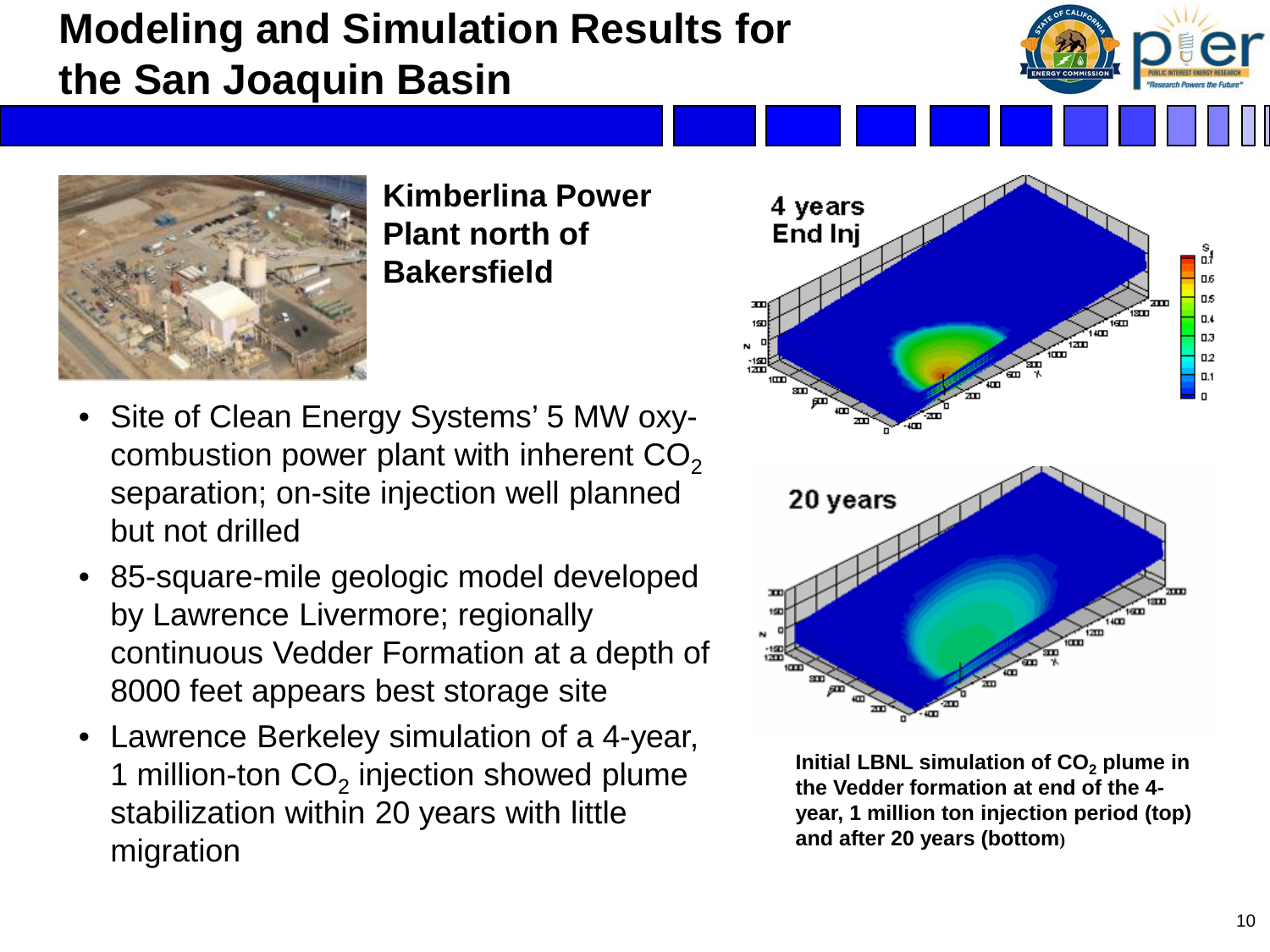#### **California NGCC Plants Align Well with Sedimentary Basins Screened for CO<sub>2</sub> Storage**

- Initial review of geology beneath 42 NGCC plant sites found 33 with underlying sedimentary basins having sand thickness and depth suitable for  $CO<sub>2</sub>$  storage
- About 20 sites also had oil and gas fields within 12 miles
- Most are in flat, rural terrain, suggesting  $CO<sub>2</sub>$  pipeline construction may be feasible
- Similar result expected for cement, biofuels, and ag processing plants



*Source: Lawrence Livermore National Lab and California Geological Survey*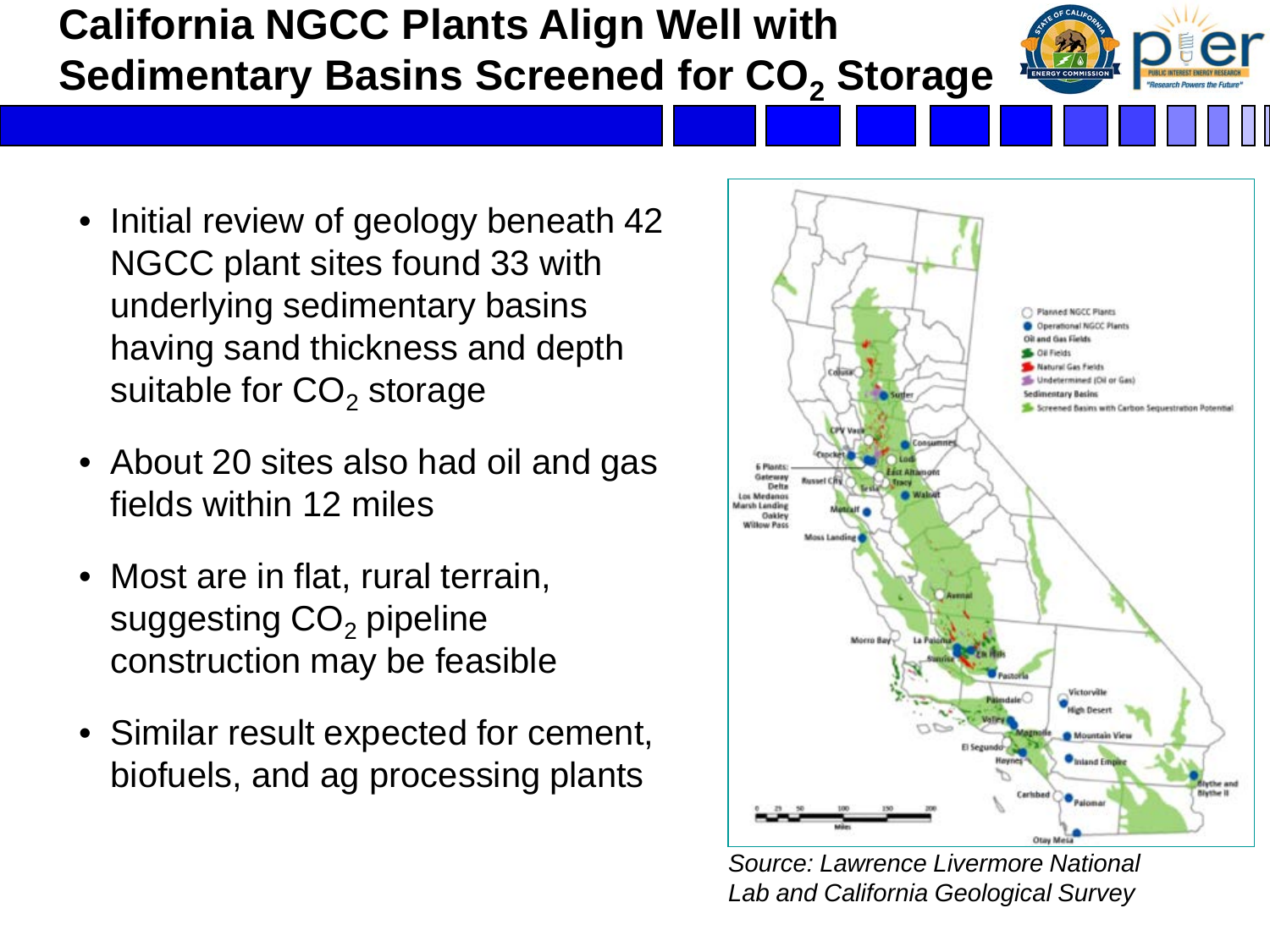# **Capital Cost Is the Most Significant Economic Variable for Adding CCS to NGCC Plants**



- Adding  $CO<sub>2</sub>$  capture and compression reduced net output by 11% and increased net heat rate by 12%
- Cost for full CCS system is \$900 million for 600 MW plant; for retrofits, replacement power is also costly

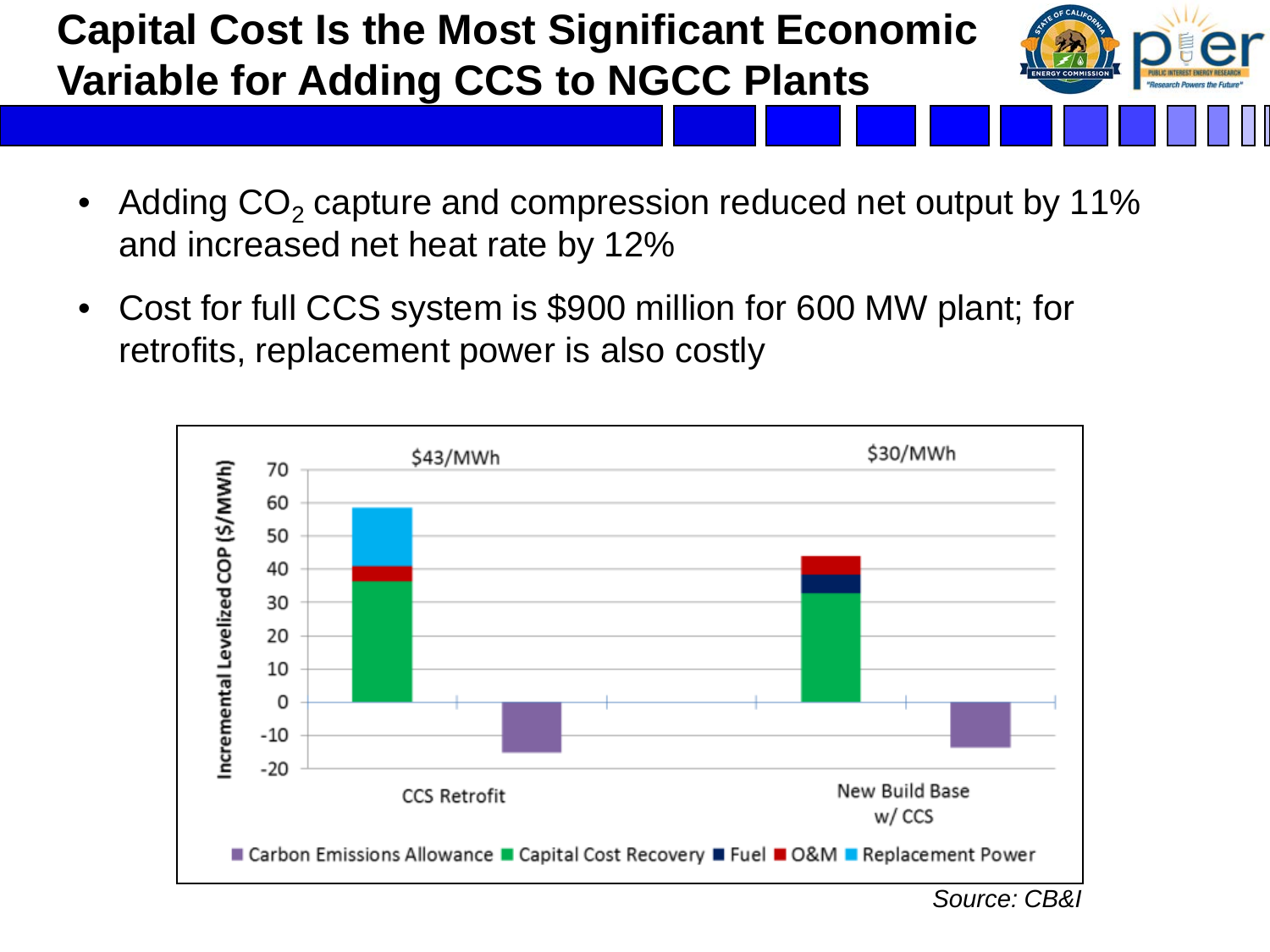# **CO2 Storage Integrity and Seismicity**

- Could earthquakes release  $CO<sub>2</sub>$  or could  $CO<sub>2</sub>$  injection cause earthquakes? Both have been studied.
- California Geological Survey issued seismic hazard map classifying faults according to age since last activity
- WESTCARB analyzed the risk of induced seismicity from small-scale  $CO<sub>2</sub>$  injection in the Montezuma Hills of Solano County. Results yielded an approach to risk assessment for induced seismicity as part of the permitting process.
- LBNL examined the potential for induced seismicity in the San Joaquin Valley from geologic  $CO<sub>2</sub>$  storage and historic basin pressure changes



Active faults in the vicinity of a proposed pilot CO<sub>2</sub> **injection well in the Montezuma Hills were identified and the pressure change effects simulated by LBNL**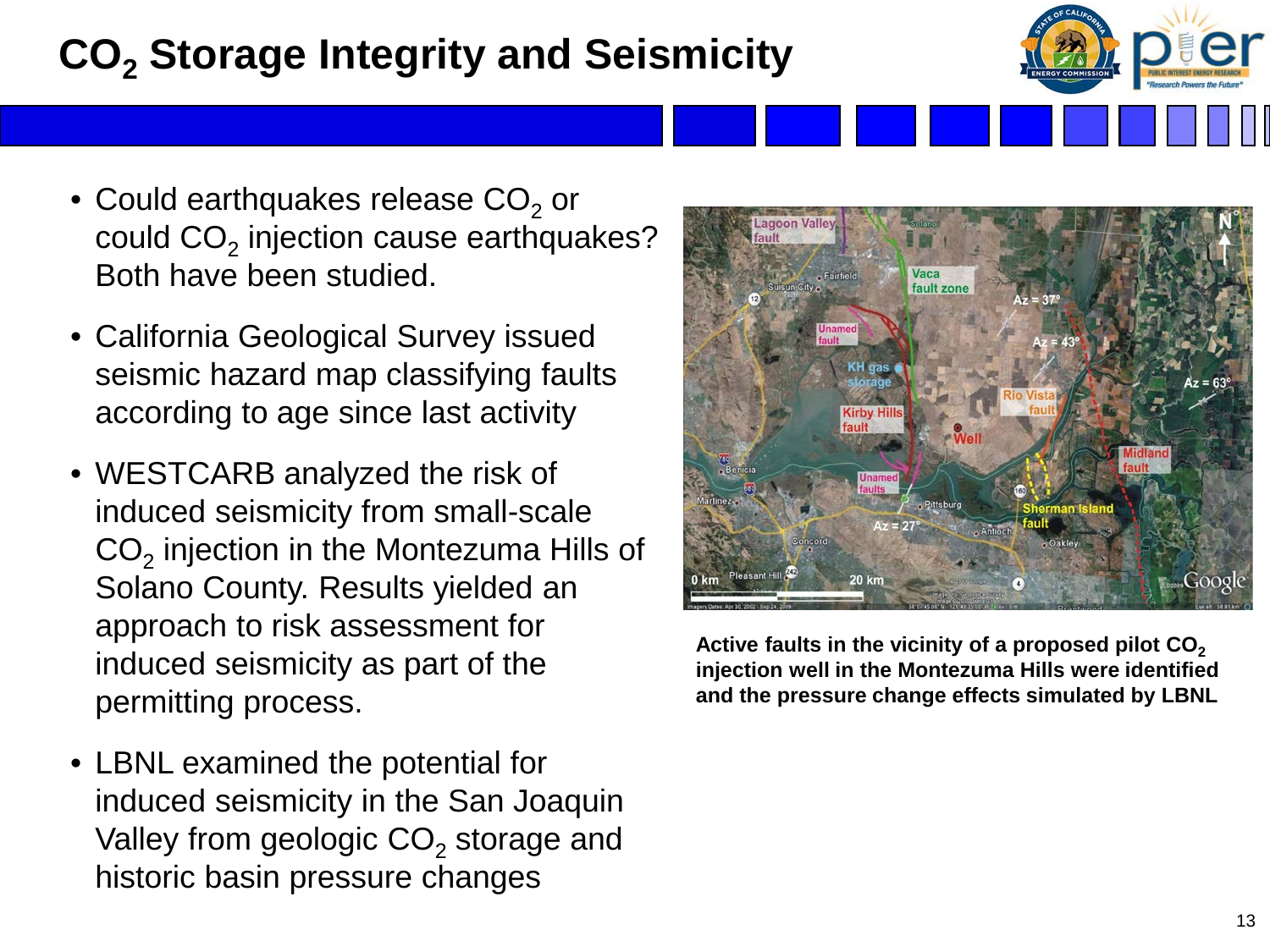# **WESTCARB Outreach to California Communities**

- Thornton pilot-scale  $CO<sub>2</sub>$  injection proposed; CEQA declaration published
- Rio Vista pilot-scale  $CO<sub>2</sub>$  injection proposed; draft permit issued
- Bakersfield 1 million ton  $CO<sub>2</sub>$  injection proposed; permit application developed
- Well attended public meetings in all three communities; no formal comments to CEQA or draft permit
- WESTCARB also conducted public official and business/civic/EJ group briefings, science teacher training, opinion surveys, media interviews, etc.
- Citizen Green well videos at <http://www.westcarb.org/videos.html>